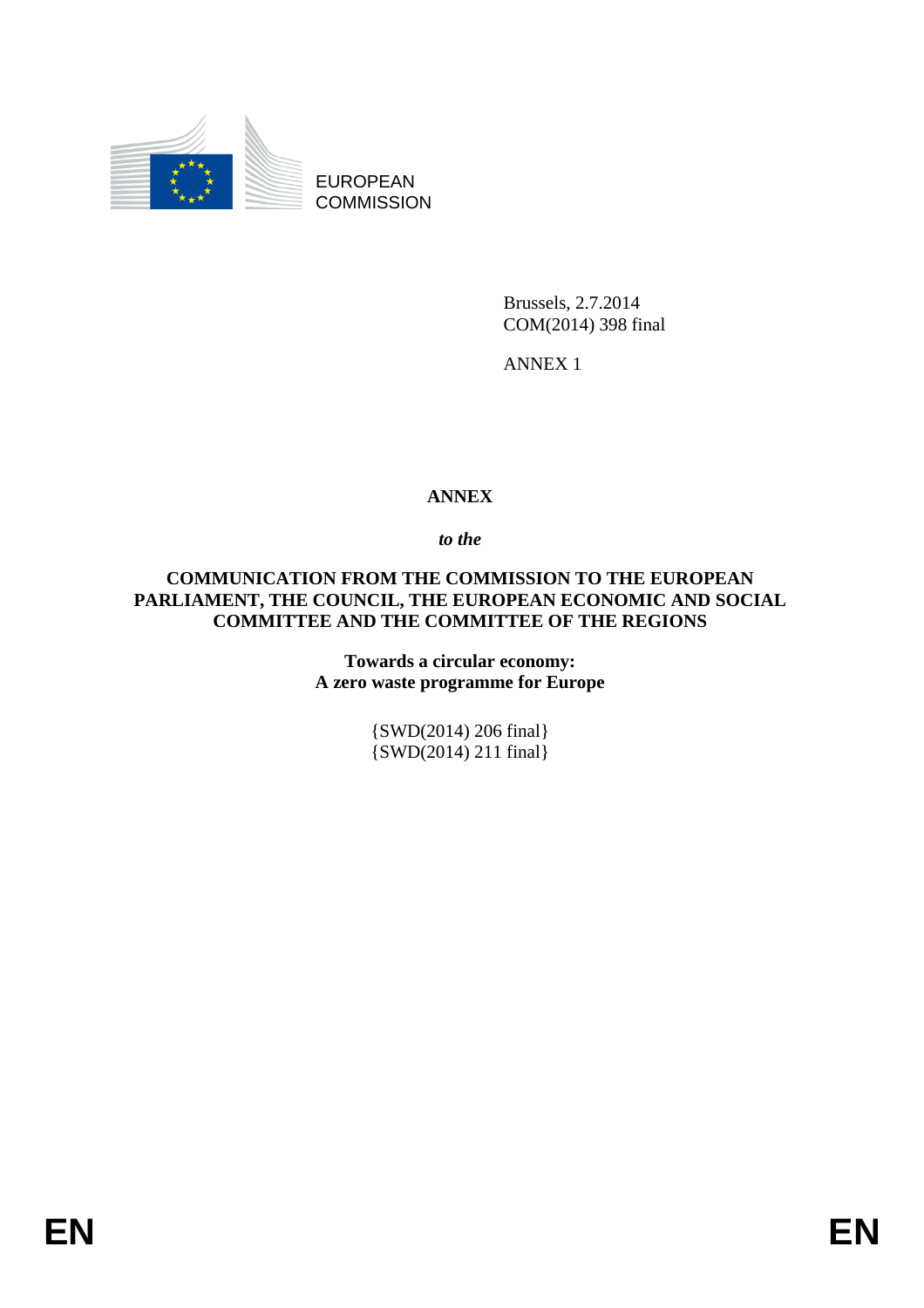## **Annex: How can Horizon 2020 contribute to the circular economy?**

Circular economy represents a development strategy that entails economic growth without increasing consumption of resources, deeply transform production chains and consumption habits and redesign industrial systems at the system level. It relies on innovation being it technological, social and organisational. It requires a new portfolio skills and knowledge as well as new financial instruments, multistakeholders' involvement. In terms of actions, it may be supported by demonstration, market uptake, awareness, dissemination and be supported by demonstration, market uptake, awareness, dissemination and internationalisation.

In terms of content, it requires a strong integration across the Industrial Leadership (part II) and Societal Challenges (Part III) parts of Horizon 2020. Since circular economy considers the whole value chain potential, it requires support from all stages of the research and innovation chain. Therefore contribution from the other parts of Horizon 2020 dealing with Excellent Science (part I), Spreading Excellence and Widening Participation (part IV), Science with and for the Society (part V), Non-nuclear direct action of the Joint Research Centre (part VI) and the European Institute of Innovation and Technology (part VII) will be also needed to a certain extent. The contribution of various Horizon 2020 parts to the circular economy are summarised below. To note that the SPIRE PPP and JTI BBI are supported by Horizon 2020 and that they contribute strongly to the goals of circular economy.